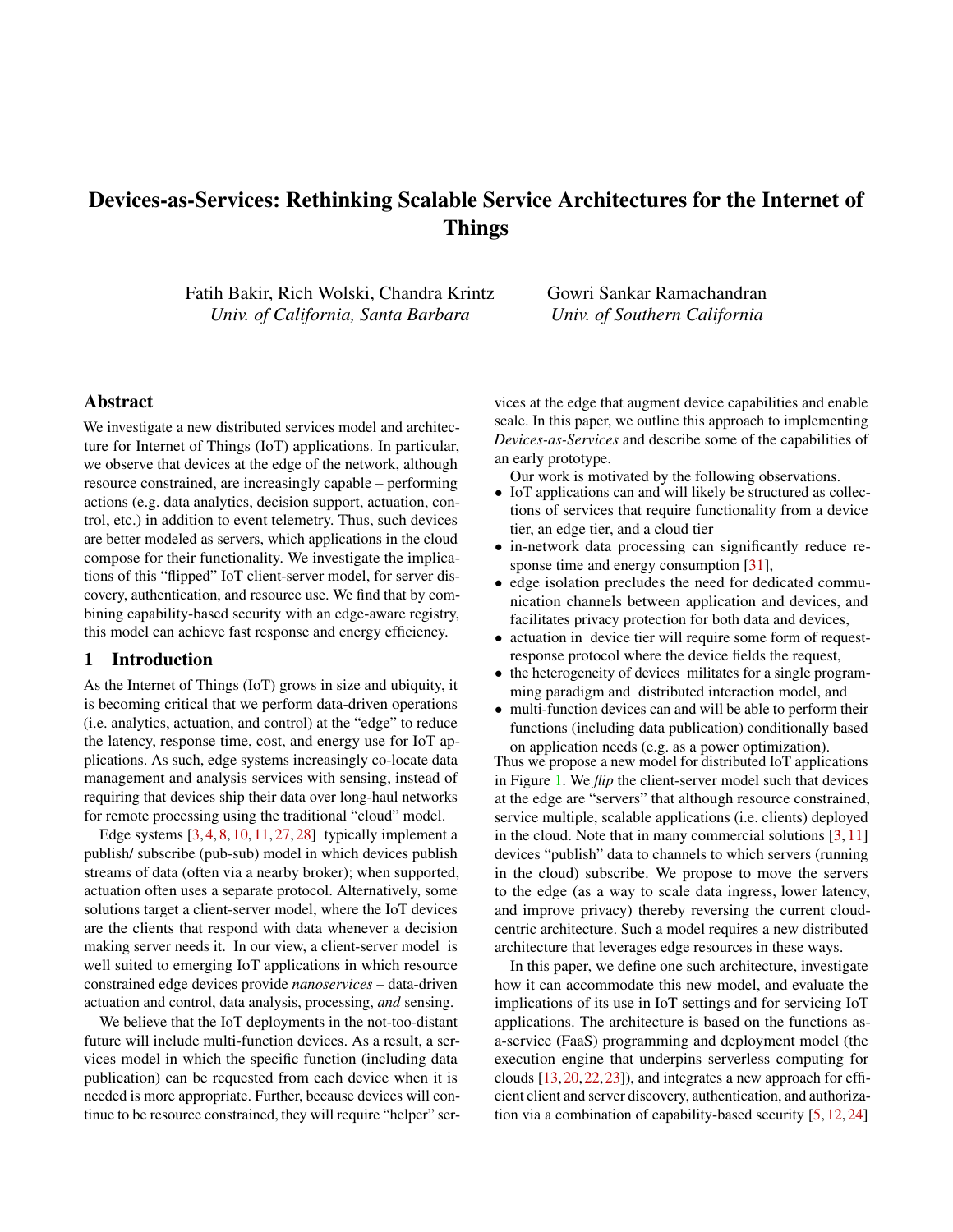<span id="page-1-0"></span>

Figure 1: *A new distributed services model for IoT: "client" applications in the cloud compose services exported by resource-constrained devices at the edge via Edgistries – edge nodes that facilitate device discovery/registration, privacy mediation, and optimization.*

and a set of edge services for service registry, privacy mediation, and optimization called an *Edgistry*.

We prototype an early implementation of this architecture and approach using microcontrollers, single board computers, and edge clouds. We empirically compare the energy consumption and performance of traditional and flipped architectures, as well as our capability approach versus TLS/SSL based mechanisms for authentication. We find that it is possible to implement Devices-as-Services – a *flipped* model of the currently popular cloud-based IoT architecture – efficiently, using FaaS as a universal programming paradigm and a set of application agnostic edge services.

## 2 Devices-as-services – a New Approach

Our view is that the current Internet and cloud architecture should "reverse" to accommodate scalable IoT applications. Rather than hosting services in the cloud (logically making IoT devices clients of those services), we view devices as "servers" and applications running in the cloud as "clients".

This viewpoint is supported by several observations. First, devices are resource restricted making them capable of delivering limited and relatively fixed functionality. This functionality is naturally described as an enumerable set of services (responses to requests) that are composed by applications. These services are necessarily "small" but even fully resourced cloud services are now being developed as microservices [\[18\]](#page-5-12). Devices are the "nanoservices" in an IoT setting.

Secondly, applications must compose device capabilities from vast collections of devices into meaningful functionality for users, and in an IoT setting, the user scale will be substantial. The cloud is where this scaling will necessarily take place, both in terms of aggregating device functionality, and matching these aggregations to user demand for them.

Thirdly, much of the current technological development for IoT [\[3,](#page-5-0) [11\]](#page-5-4) is focused on bringing devices to the cloud. Many of the commercial offerings provide an SDK for using MQTT [\[4,](#page-5-1) [28\]](#page-6-1) or AMQP [\[1\]](#page-5-13) to publish telemetry, events, etc. to objects (which subscribe to device channels) in the cloud that represents each device. For actuation, each device must separately subscribe to such a channel to receive asynchronous commands (although for low-power applications that use MQTT-SN, this option is not possible). With our system, the same server code runs at all tiers — device, edge, and cloud — unifying the device API as a first-class services API.

The currently prevalent commercial IoT/cloud APIs require devices to act separately as "publishers" or "subscribers" or both (the last to implement "closed-loop" actuation). We believe that IoT infrastructure must accommodate a richer model in which devices (however resource restricted) are capable of actions as well as event telemetry. Thus, logically, IoT devices are better modeled as servers that provide services to applications.

## 2.1 The Edgistry

Our approach splits the provisioning of services between devices and a common set of management services located at the edge, termed *The Edgistry*. Devices host small, resourcelight services that field requests from, and respond to, client applications (hosted in the cloud or edge). The Edgistry

- implements an eventually consistent distributed service registry (e.g. using blockchain consensus protocols such as Tendermint BFT [\[6\]](#page-5-14) and Hyperledger Fabric [\[2\]](#page-5-15)),
- acts as a speed-matching communication service,
- can protect device privacy (e.g. through anonymization) by isolating the service provider from service consumer, and
- provides computational and storage off-loading services (e.g. content caching) for device-hosted services.

From a programmability perspective, we advocate a universally portable "Functions as a Service" (FaaS) capability [\[13,](#page-5-5)[17,](#page-5-16)[20,](#page-5-6)[22,](#page-5-7)[23\]](#page-5-8). Services on the device are implemented using a "micro FaaS" – a small, specially tuned, implementation of FaaS specifically targeting resource-restricted microcontrollers as an execution platform. The micro FaaS supports the same programming APIs as a heavier-weight (and serverless) implementation designed to run on an edge device, in a private cloud, or in a public cloud. In this way, IoT applications can be coded using a single "FaaS everywhere" set of programming abstractions from device to cloud.

To enable this portability and also data durability in a distributed setting, such scale-spanning FaaS capability must define a portable storage abstraction, ideally having appendonly semantics. Thus all computations, regardless of location, can persist data by appending it to some object hosted in the device-edge-cloud hierarchy using a common API.

#### 2.2 Request Forwarding and Duty Cycle

Note that to save power, some devices will need to spend most of their duty cycle in a power-saving "sleep" mode. For example, an ESP8266 microcontroller [\[9\]](#page-5-17) 0.01 mAh (milliamphours) in deep sleep mode and requires 320 mAh to transmit a packet using its on-board WiFi. Using a 18650 Lithium-ion rechargable battery, it is possible to operate the microcontroller for approximately 1 year without a battery recharge if it limits its communication to every 10 minutes (on the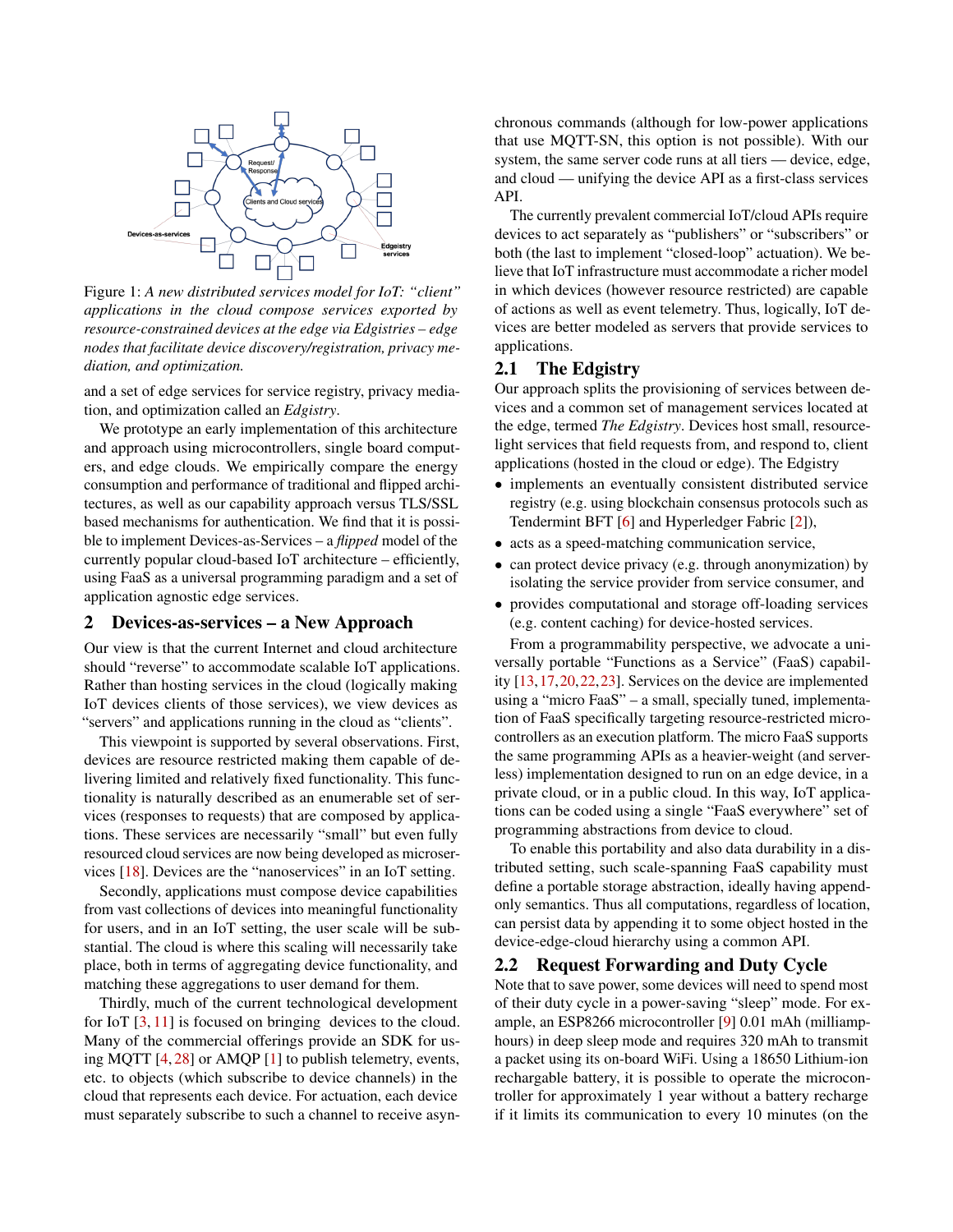<span id="page-2-0"></span>

Figure 2: *Speed-matching service requests via an Edgistry*

average, using WiFi and WPA2) [\[29\]](#page-6-3). Thus, the network connectivity we can expect will be initiated by the device on a duty cycle dictated by its power budget.

Note that in a "typical" server setting, the client initiates a connection to the server when making a request. Thus the server's activation can be triggered by the connection initiation. In this setting, the connection and the request-response interaction are decoupled. That is, the device (running a service) polls the Edgistry to see if in-bound requests are queued there. Any pending requests will be forwarded to the device which can then disconnect (to save power). When a response is ready, the device connects to the Edgistry and sends a response. Moreover, both the service running on the device and the proxy running on the Edgistry uses append-only data structures to store state waiting for successful transmission.

Figure [2](#page-2-0) shows how a request for service from a device (registered in a serachable registry, not shown) arrives at the Edgistry and is appended to a request queue associated with the device. When the device contacts the Edgistry (as part of its duty cycle), the request is forwarded to the device and appended to a queue of requests, thereby triggering a function in the micro FaaS. When the response is ready, the device connects and sends it to the Edgistry where it is appended to a queue of responses destined for a client. Finally, the Edgistry forwards the response to the original requester.

## 2.3 Device Registry and Privacy

The Edgistry must implement service discovery (i.e. for devices implementing services) and client registry. That is, when a client makes a (possibly speed-matched) request from a service on a device, the Edgistry will need to keep track of where the response must be returned. We envision each device pairing with a one local Edgistry node (or a small number of local nodes) so that it does not have to store per-request client tracking information.

Service discovery can be implemented using a distributed, eventually consistent blockchain consensus protocols such as Tendermint BFTT [\[6\]](#page-5-14). A blockchain consensus model is particularly attractive because it offers the opportunity for the Edgistry to implement privacy features such as location and identity anonymization [\[21\]](#page-5-18). For example, an application may wish to contact a device within some geographic region without the need to know the precise location of the device. This type of location "fuzzing" can be implemented using policy delegation by the device to the Edgistry node with which it is paired. By hiding the identity of the device from the

service requesters, we can mitigate denial of service attacks as the Edgistry delegates the service to one of the devices in the network in a geographical neighborhood without revealing the device identity to service consumers.

## 3 Capability-based Service Access

Security is a challenge for this inverted model because it requires distributed policy implementation governing a vast number of services, each implemented using the barest minimum of computational and storage resources. This latter requirement alone precludes the use extant public-key/privatekey "standards" for securing client-server interactions. Specifically, asymmetric cryptography computations and key storage are costly for resource restricted devices. Moreover, current TLS [\[26\]](#page-6-4) protocols do not allow servers to control packet size, so servers must have large memories (e.g. 16k for half duplex, 32k for full duplex) to conform.

Our approach uses a distributed, capability based authentication scheme to address these challenges. A capability is a communicable, unforgeable token of authentication. It encapsulates an object, the access rights on that object, and a cryptographic signature that maintains the integrity of the capability. We implement access rights as a bitmap and generate a signature using a private key based method such as Hashed Message Authentication Codes (HMACs) [\[19\]](#page-5-19). The signature protects the object name and access rights in the capability. To verify the token, the server receiving a request regenerates the signature from the capability body and compares it against the capability signature. If it matches, the server executes the request and discards the capability.

#### 3.1 Controlled sharing without the server

Capabilities can support privilege reductions without involving the server. For example, Amoeba [\[24\]](#page-5-11) implements a derivation mechanism that uses commutative hash functions on access-right bitmaps to selectively reduce capability rights.

We generalize this derivation mechanism to support a wider variety of policy implementations. To enable this generalization, each capability maintains a derivation history. Using this history, the server can verify the validity of derivations. On each derivation, the signature of the current chain is merged with the hash of the new capability. Upon receiving a request, the server walks the chain applying the hashes. If the signatures match at the end and each derivation is legal (e.g. does not add new rights), the derivation is deemed valid, and the request is served. This mechanism is similar to Macaroons [\[5\]](#page-5-9) for web services, but with optimizations that permit multiple entries to be combined in a single signature generation. Because any holder of a capability can extend the chain of rights constraints this capability system can implement truly distributed access control.

It is possible for our derivation chains to grow over time. To bound this growth we provide a flattening functionality, which compresses a chain of derivations into a single capability upon each successful request. Because server verification of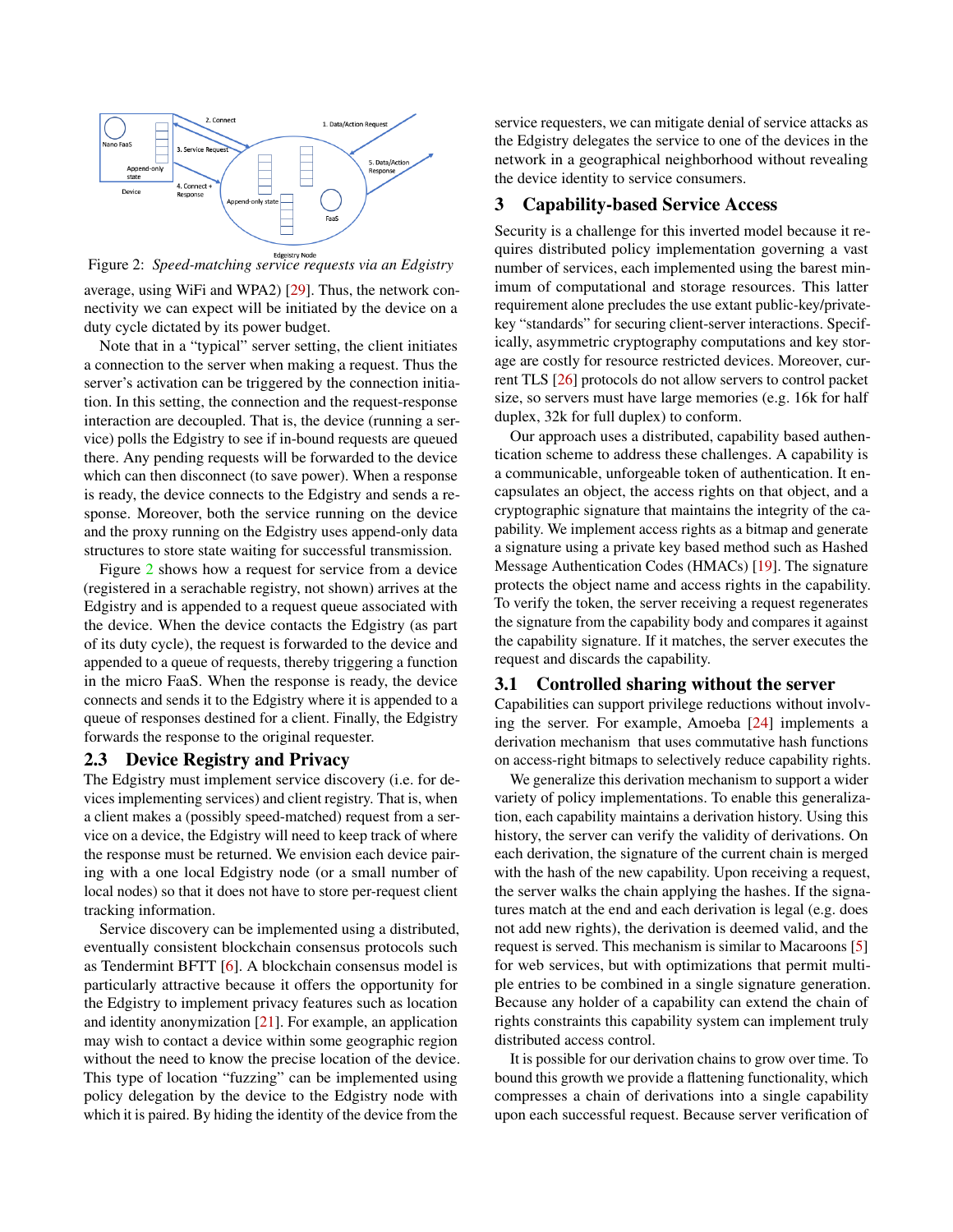capabilities is efficient (cf. Section [5\)](#page-3-0) this methodology is appropriate for very large scale IoT deployment.

# 3.2 Protecting Capabilities

To avoid the use of resource-consuming encrypted links between devices at the edge, we devise a novel approach to protecting capabilities in clear text channels. In our scheme, capabilities are further constrained to a specific request before being transmitted. Thus, a capability transmitted over the network can only be used for that request. We number requests with monotonously increasing sequence numbers to prevent replay attacks. To enable this, we employ the current time as the sequence numbers of each request. Since updating the sequence number in the server requires a valid capability, a DOS attack cannot be employed by an outside attacker. The device stores the last sequence number for efficiency purposes. If a client has a buggy time protocol implementation or a clock drifts, our protocol handles this case by returning the current sequence number in the error response. The clients can synchronize their clocks using this number. Upon the detection of such a drift, an external service such as the Edgistry can fix the sequence number using a special capability. If the attack model of the application involves malicious clients, a separate sequence number can be employed per client.

## 3.3 Maintaining trust

The end device and Edgistry perform 2-way authentication so that either can verify requests from the other. During bootstrap, the end device passes a capability to the Edgistry. Using 2-way authentication, the Edgistry also passes a capability it signed to the end device. Using this capability, the Edgistry can verify the authenticity by requiring the end device to send responses by deriving from that capability.

# 4 A Prototype

We prototype this "flipped" client-server model and our capability-based security method using CSPOT [\[30\]](#page-6-5), an open source  $\frac{1}{1}$  $\frac{1}{1}$  $\frac{1}{1}$  distributed platform for deployment and execution of IoT applications. CSPOT runs as a FaaS server on microcontrollers (i.e. as a micro FaaS), and as a serverless FaaS runtime system on edge devices, private clouds, and public clouds. In CSPOT, a function invocation *can only* be coupled with a "Put" of data targeting some storage object, which is append-only and persistent. The function coupled with the put has direct access to this newly posted data as well as all previously appended data up to some limit specified with the object is created. CSPOT data objects are called WooFs (Wide-area objects of Functions) and each WooF resides in a single namespace. Namespaces are addressed by a URI and, thus, network accessible. A CSPOT application can only persist data in WooFs located in one or more namespaces – the functions that are invoked are thus stateless while executing.

In our prototype implementation, we use capabilities to authenticate four CSPOT functions: namespace creation, WooF creation within a namespace, Put operations which store data

<span id="page-3-2"></span>Table 1: Comparison of Devices-as-services and AWS IoT. Units are milliseconds; across 100 benchmark runs.

|                                           | mean | stdev | max  |
|-------------------------------------------|------|-------|------|
| AWS $IoT+\lambda$                         | 5578 | 265   | 6843 |
| CSPOT device- $>$ Edgistry- $>$ AWS   608 |      | 5.78  | 652  |

in a WooF (and may invoke a function), and Get operations which retrieve data from a WooF.

Upon flashing a device, we generate an HMAC secret. A "root" capability is securely issued when the device is paired with an Edgistry node. This capability carries the right to create a namespace on the device which the Edgistry node uses to initialize the service.

As part of the bootstrapping process, the Edgistry creates the necessary namespaces and the WooFs on the device. After the CSPOT components are initialized, the application, for instance a temperature monitor, is started and periodically Puts a new reading into the local WooF.

Note that because the Edgistry has the initial root capability, it can implement all access control policies via derivations from the root capability once the initial trust relationship is established. For instance, the Edgistry can generate capabilities for the WooFs and namespaces it creates during the bootstrap process, rather than the device generating and transmitting them. The device need only verify each derivation, thereby saving code complexity and power.

At the end of the bootstrapping process, the Edgistry derives the application capabilities. For instance, the Edgistry has full access rights to the WooFs in the device, but it derives and transfers a read only capability for the clients (applications) to use, following the principle of least privilege.

Policy delegations also can be performed by clients. For instance, an application client *A* can share a capability  $C_1$  with another application *B* with a constraint that the derived capa- $\frac{1}{2}$ bility  $C_1$  $\frac{1}{1}$  is only valid in the presence of another capability,  $C_2$ , that *B* must present alongside  $C_1$  $\int_1$ . Thus clients can also create derivations that implement policies such as identities (represented by an identity capability) without the server's involvement (i.e. without contacting the device which can always verify *any* derivation).

## <span id="page-3-0"></span>5 Evaluation

Our initial goal is to verify the execution and power efficiencies of this new model at the device level. We begin with an abbreviated comparison of the Devices-as-services model to the IoT infrastructure offered by Amazon AWS [\[16\]](#page-5-20). Table [1](#page-3-2) shows the end-to-end timings from a ESP8266 [\[9\]](#page-5-17) microcontroller to AWS using our new model, and the AWS IoT SDK coupled with AWS Lambda.

This benchmark uses NTP-synchronized clocks to record a timestamp on the device and another in AWS; it computes endto-end latency as the difference between the two. Both CSPOT and AWS Lambda implement an event-driven FaaS programming environment. For AWS, we persist in DynamoDB [\[7\]](#page-5-21)

<span id="page-3-1"></span><sup>&</sup>lt;sup>1</sup>https://github.com/MAYHEM-Lab/cspot.git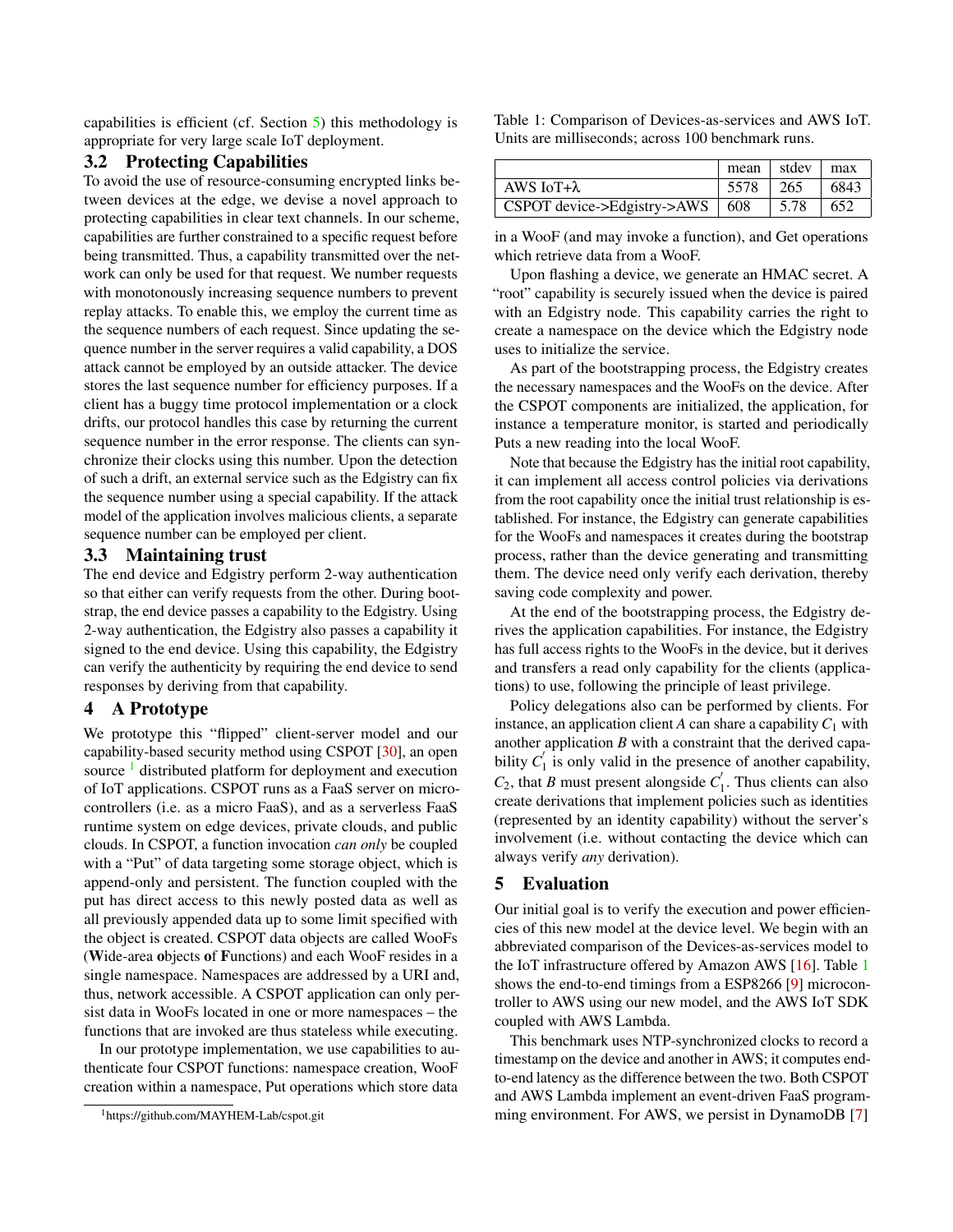For the CSPOT case, we replicate data on an Edgistry node (an Intel NUC) [\[15\]](#page-5-22) in a WooF before forwarding/persisting it in CSPOT running in a virtual machine in AWS. The table shows mean, standard deviation, and maximum latencies in milliseconds over 100 experimental runs. The Edgistry node is hosted using an edge cloud [\[8\]](#page-5-2) running Eucalyptus [\[25\]](#page-6-6) located in the same room as the microcontroller. The edge cloud is connected to the UCSB campus network. From this data (and a more detailed comparison that includes Azure IoT Hub [\[30\]](#page-6-5))it is clear that this new methodology is at least an order of magnitude faster (in terms of latency) than comparable commercial offerings even when it replicates data in the Edgistry. Further, the coefficient of variation for the AWS experiment is 0.04 and 0.009 for the CSPOT experiment, indicating that our system is also an order of magnitude more stable in terms of performance variation.

Moreover, devices that publish all of their data all of the time (e.g. using MQTT to leverage AWS or Azure) wastes precious battery lifetime when that data is not demanded. This new model allows devices to function as servers and only to respond when data is requested by a client application. Thus, in this work, we focus on improving the efficiencies of the security features at the edge, where computational power and electrical energy (i.e. battery power) are at a premium.

Much of the latency experienced in commercial offerings (and the concomitant loss of battery life through additional active time in the device) is associated with the TLS-based security protocols that MQTT and AMQP implementations use. While it is possible to use the bidirectional nature of MQTT and AMQP communications to implement close-loop device interactions, these protocols (let alone the APIs that actuate them) are not specifically designed to implement higher-level service interactions on devices with moderate or severe power restrictions and/or very limited memory. Devices-as-services requires a more efficient, high-level interaction and key to that interaction is efficient authentication. We next compare our capability-based approach (which uses an HMAC-based mechanism) to competitive approaches. In all experiments, SHA256 hash was used for generating a digest from messages. For the public key cryptography experiments, we use the recommended key size for RSA of 2048 bits and 4096 bits and 256 bits for ECC. For the hash generation, we use a custom version of libemsha. Generation of SHA256 hashes from messages are common to both approaches. Our implementation takes around 88 (0.06) microseconds per SHA256 hash on a message of 32 bytes. The time it takes to hash a message scales linearly with message size.

Table [2](#page-4-0) shows a comparison of the execution times for various cryptographic techniques when used to sign and verify messages. The table shows the times for RSA (using PKCS1) for two different key lengths, ECDSA (an Elliptic Curve Cryptography – ECC – method popular in many IoT applications [\[14\]](#page-5-23)), and an HMAC-based scheme we have implemented. Below the double lines we also show the performance

<span id="page-4-0"></span>Table 2: Comparison of cryptographic algorithms for signing and verifying a 32 byte message on the ESP8266. Average execution time and standard deviation (in parens) are shown. Last 2 rows show end-to-end measurements.

| Algorithm           | Sign ms (stdev) | Verify ms (stdev) |
|---------------------|-----------------|-------------------|
| PKCS1 (2048 bit)    | 3280 (190)      | 187(4)            |
| PKCS1 (4096 bit)    | 31580 (190)     | 9190 (9)          |
| ECDSA (256 bit)     | 214(1)          | 4340 (216)        |
| HMAC(64 bit)        | 0.37<br>(0)     | 0.37(0)           |
| HMAC (128 bit)      | 0.37<br>(0)     | 0.37(0)           |
| 3-level Derived     |                 |                   |
| Capability (64 bit) | 0.77(0)         | (0)               |
| 5-level Derived     |                 |                   |
| Capability (64 bit) | 1.18<br>(0.04)  | (0)               |

of a 3-level capability derivation and a 5-level derivation on the server (e.g. to represent a setting in which the clients constrain capabilities multiple times). We also ran a TLS based server experiment. We find that each connection uses 3950 milliseconds (ms; standard deviation (stdev) 11 ms) and 32320 ms (stdev 5 ms) for a simple TCP request and 2048 bit and 4096 bit keys, respectively. The difference between these two measurements is due to network performance variability.

Clearly, an HMAC-based approach is considerably less computationally intensive than either of the competitive approaches. Indeed, even the derived capability timings are better for a 3-level derivation than for a single capability verification using either of the other schemes.

While the results in Table [1](#page-3-2) indicate that, overall (even with additional persistent data replication) our method requires an order of magnitude less "active time," and active time is proportional to power usage, we highlight on the energy efficiency of the authentication protocol. Specifically, our method uses 0.072 mJ and 0.185 mJ for generation and verification, respectively. RSA signatures (2048 bit keys) consume 606.1 mJ and 34.6 mJ, and ECC signatures use 39.54 mJ and 80.32 mJ, respectively. That is for capability generation our method uses between 3 and 4 orders of magnitude less energy for authentication than either RSA or ECC.

#### 6 Conclusions

We propose a new "flipped" client-server model for IoT in which devices at the edge are servers that provide nanoservices, which applications in the cloud (the clients) compose for their implementations. We contribute a novel approach to distributed service design based on "FaaS everywhere," edge-level support, and a novel capability mechanism for distributed policy implementation, a fuller exposition of which is available from [\[30\]](#page-6-5). Our empirical evaluation shows that this approach is feasible and introduces very little overhead and power consumption.

This research is supported in part by NSF (CNS-1703560, OAC-1541215, CCF-1539586), ONR NEEC (N00174-16-C-0020), AWS Cloud Credits for Research, and the USC Viterbi Center for Cyber-Physical Systems and the Internet of Things.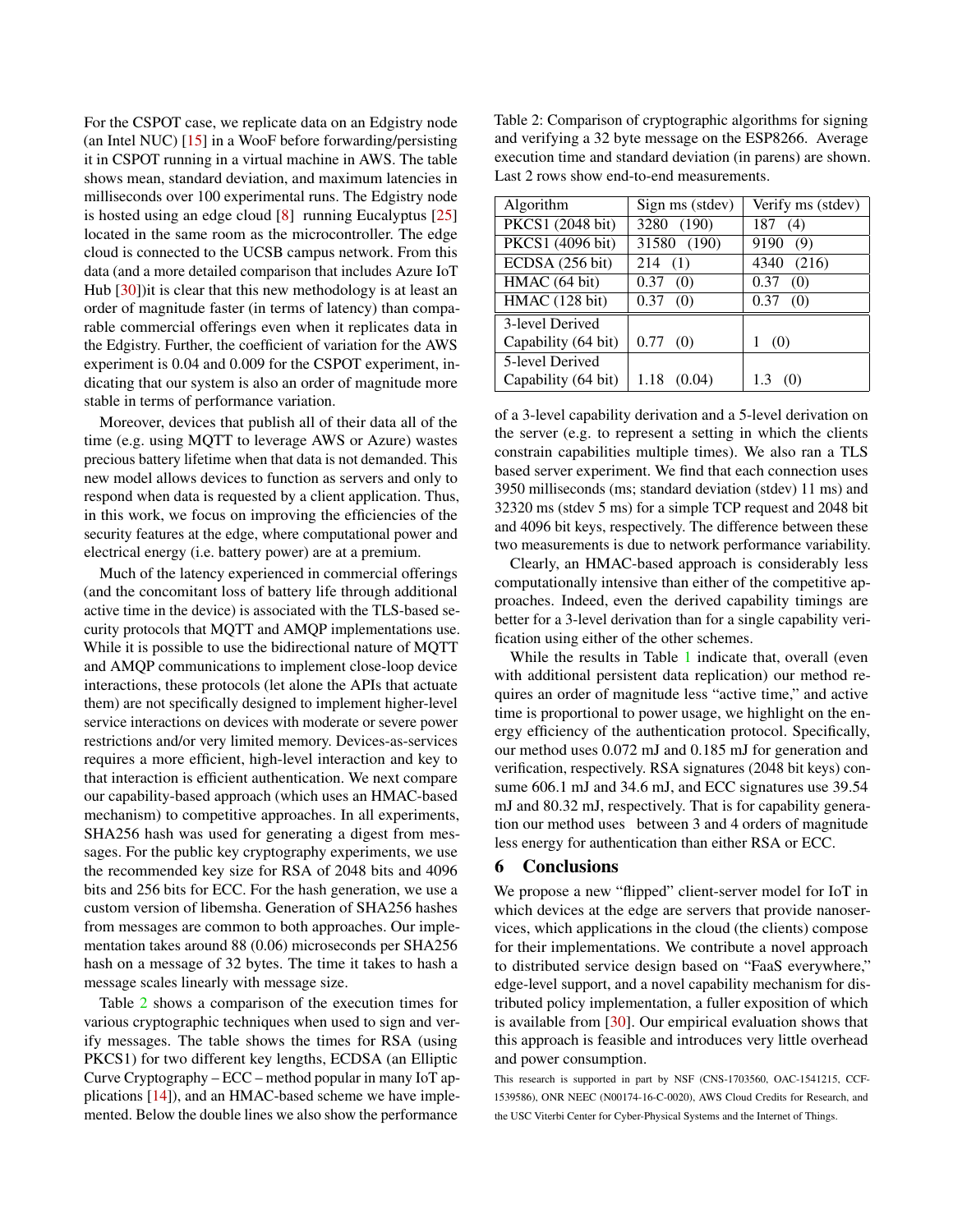# References

- <span id="page-5-13"></span>[1] Amqp home page. https://www.amqp.org, 2019. [Online; accessed 2-May-2019].
- <span id="page-5-15"></span>[2] E. Androulaki, A. Barger, V. Bortnikov, C. Cachin, K. Christidis, A. De Caro, D. Enyeart, C. Ferris, G. Laventman, Y. Manevich, et al. Hyperledger fabric: a distributed operating system for permissioned blockchains. In *Eurosys*, page 30, 2018.
- <span id="page-5-0"></span>[3] Azure Internet of Things. [https://www.](https://www.microsoft.com/en-us/cloud-platform/internet-of-things-azure-iot-suite) [microsoft.com/en-us/cloud-platform/](https://www.microsoft.com/en-us/cloud-platform/internet-of-things-azure-iot-suite) [internet-of-things-azure-iot-suite](https://www.microsoft.com/en-us/cloud-platform/internet-of-things-azure-iot-suite). [Online; accessed 22-Aug-2016].
- <span id="page-5-1"></span>[4] A. Banks and R. Gupta. Mqtt v3.1.1 protocol specification, 2014.
- <span id="page-5-9"></span>[5] Arnar Birgisson, Joe Gibbs Politz, Úlfar Erlingsson, Ankur Taly, Michael Vrable, and Mark Lentczner. Macaroons: Cookies with contextual caveats for decentralized authorization in the cloud. In *Network and Distributed System Security Symposium*, 2014.
- <span id="page-5-14"></span>[6] Ethan Buchman. *Tendermint: Byzantine fault tolerance in the age of blockchains*. PhD thesis, University of Guelph, 2016.
- <span id="page-5-21"></span>[7] Giuseppe DeCandia, Deniz Hastorun, Madan Jampani, Gunavardhan Kakulapati, Avinash Lakshman, Alex Pilchin, Swami Sivasubramanian, Peter Vosshall, and Werner Vogels. Dynamo: Amazon's Highly Available Key-Value Store. In *Symposium on Operating System Principles*, 2007.
- <span id="page-5-2"></span>[8] Andy Rosales Elias, Nevena Golubovic, Chandra Krintz, and Rich Wolski. Wheres the bear?–automating wildlife image processing using iot and edge cloud systems. In *ACM Conference on IoT Design and Implementation*, 2017.
- <span id="page-5-17"></span>[9] ESP8266 Specifications Web Site, 2019. [Online; accessed 15-March-2019] [https:](https://www.espressif.com/en/products/hardware/esp8266ex/overview) [//www.espressif.com/en/products/hardware/](https://www.espressif.com/en/products/hardware/esp8266ex/overview) [esp8266ex/overview](https://www.espressif.com/en/products/hardware/esp8266ex/overview).
- <span id="page-5-3"></span>[10] Fog Data Services - Cisco. [http://www.cisco.com/](http://www.cisco.com/c/en/us/products/cloud-systems-management/fog-data-services/index.html) [c/en/us/products/cloud-systems-management/](http://www.cisco.com/c/en/us/products/cloud-systems-management/fog-data-services/index.html) [fog-data-services/index.html](http://www.cisco.com/c/en/us/products/cloud-systems-management/fog-data-services/index.html). [Online; accessed 22-Aug-2016].
- <span id="page-5-4"></span>[11] GreenGrass and IoT Core - Amazon Web Services. [https://aws.amazon.com/iot-core,](https://aws.amazon.com/iot-core,greengrass/) [greengrass/](https://aws.amazon.com/iot-core,greengrass/). [Online; accessed 2-Mar-2019].
- <span id="page-5-10"></span>[12] S. Gusmeroli, S. Piccione, and D. Rotondi. A Capabilitybased Security Approach to Manage Access Control in

the Internet of Things. *Mathematical and Computer Modelling*, 58(5-6), September 2013.

- <span id="page-5-5"></span>[13] S. Hendrickson, S. Sturdevant, T. Harter, V. Venkataramani, A. Arpaci-Dusseau, and R. Arpaci-Dusseau. Serverless computation with openlambda. In *HotCloud*, 2016.
- <span id="page-5-23"></span>[14] J Hernandez-Ramos, A. Jara, L. Marin, and A. Skarmeta Gomez. Dcapbac: Embedding authorization logic into smart things through ecc optimizations. *Int. J. Comput. Math.*, 93(2), February 2016.
- <span id="page-5-22"></span>[15] Intel NUC. [https://en.wikipedia.org/wiki/](https://en.wikipedia.org/wiki/Next_Unit_of_Computing) [Next\\_Unit\\_of\\_Computing](https://en.wikipedia.org/wiki/Next_Unit_of_Computing) [Online; accessed 1-Feb-2018].
- <span id="page-5-20"></span>[16] Internet of Things - Amazon Web Services. [https:](https://aws.amazon.com/iot/) [//aws.amazon.com/iot/](https://aws.amazon.com/iot/). [Online; accessed 22-Aug-2016].
- <span id="page-5-16"></span>[17] E. Jonas, J. Schleier-Smith, V. Sreekanti, C. Tsai, A. Khandelwal, Q. Pu, V. Shankar, J. Carreira, K. Krauth, N. Yadwadkar, J. Gonzalez, R. Popa, I. Stoica, and D. Patterson. Cloud Programming Simplified: A Berkeley View on Serverless Computing, Feb 2019.
- <span id="page-5-12"></span>[18] M. Jung, S. Mollering, P. Dalbhanjan, P. Chapman, and C. Kassan. Microservices on AWS. [https://](https://docs.aws.amazon.com/aws-technical-content/latest/microservices-on-aws/introduction.html) [docs.aws.amazon.com/aws-technical-content/](https://docs.aws.amazon.com/aws-technical-content/latest/microservices-on-aws/introduction.html) [latest/microservices-on-aws/introduction.](https://docs.aws.amazon.com/aws-technical-content/latest/microservices-on-aws/introduction.html) [html](https://docs.aws.amazon.com/aws-technical-content/latest/microservices-on-aws/introduction.html), September 2017. [Online; accessed 2-Mar-2019].
- <span id="page-5-19"></span>[19] Hugo Krawczyk, Ran Canetti, and Mihir Bellare. Hmac: Keyed-hashing for message authentication, 1997. [Online; accessed 26-Apr-2019] [https://tools.ietf.](https://tools.ietf.org/html/rfc2104) [org/html/rfc2104](https://tools.ietf.org/html/rfc2104).
- <span id="page-5-6"></span>[20] H. Lee, K. Satyam, and G. Fox. Evaluation of production serverless computing environments. In *2018 IEEE 11th International Conference on Cloud Computing (CLOUD)*, July 2018.
- <span id="page-5-18"></span>[21] L. Liu. Privacy and location anonymization in locationbased services. *SIGSPATIAL Special*, 1(2), July 2009.
- <span id="page-5-7"></span>[22] T. Lynn, P. Rosati, A. Lejeune, and V. Emeakaroha. A preliminary review of enterprise serverless cloud computing (function-as-a-service) platforms. In *IEEE International Conference on Cloud Computing*, Dec 2017.
- <span id="page-5-8"></span>[23] G. McGrath and P. R. Brenner. Serverless computing: Design, implementation, and performance. In *International Conference on Distributed Computing Systems Workshops*, June 2017.
- <span id="page-5-11"></span>[24] S. Mullender, G. van Rossum, A. Tanenbaum, R. van Renesse, and H. van Staveren. Amoeba – A distributed